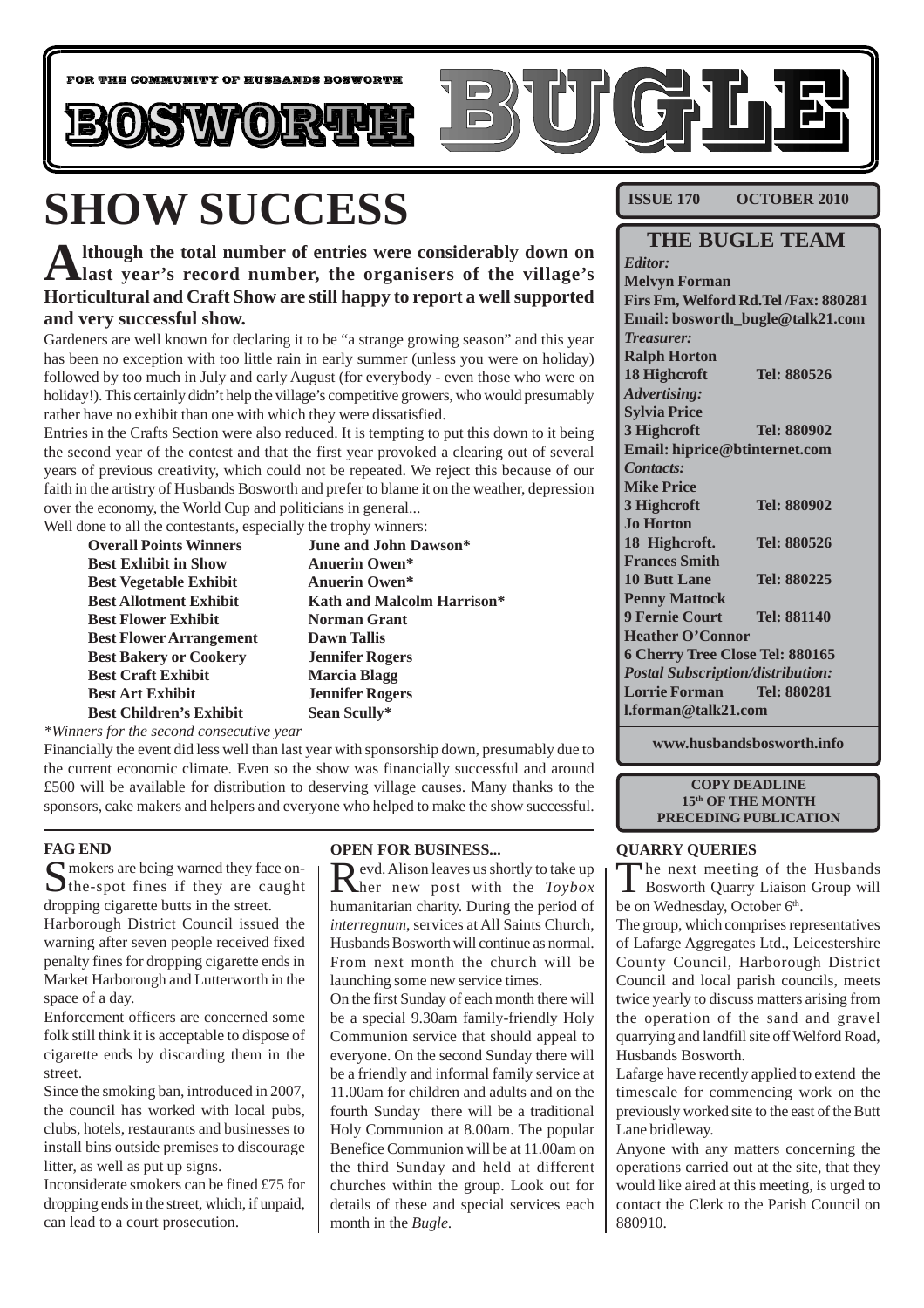# **POSTBAG**

#### *From John Tallis, Highcroft*

After a couple of years contacting British Waterways about the condition of the boat-horse path over Bosworth Tunnel, I have recently received confirmation that trimming work will start soon and the path will, in future, be included in the regular maintenance schedule. Well done BW for coming up with the cash in these difficult times!

#### *From An Annoyed Villager*

It is a shame that one of our village bus shelters seems to be used for litter and graffiti purposes by some of the local teenage population. The bin for the litter isn't so far away from the bus stop but do they use it? No!! Perhaps they could clear up after themselves instead of letting others do it.

I am not the only member of the public that has noticed this mess. So if you know who the culprits are perhaps you can say something to them.

# **POLICE FILE**

**IFYOU HAVE INFORMATION ON ANY CRIMINAL ACTIVITY CALL MARKET HARBOROUGH POLICE on 0116 222 2222.**

**Countryside Watch Co-ordinator Henry Whatley Ext. 3875**

**Neighbourhood Watch Co-ordinator Marion Lewis 0116 2483871 NW Community Scheme No. 2123**

**Local Beat Team Sgt. 2908 Steve Bunn PC 500 Andy Smalley WPC 4640Vikki Barge PCSO 6569 Peter Willson PCSO 6636 Ray Wells PCSO 6573 Steve Adams Voicemail Service 0116 2485675**

**Rural & Countryside Liaison Officer PC 1010 Chris Hill**

**CRIMESTOPPERS FREEPHONE 0800 555111**

# **WATCH WORD**

*THE NEIGHBOURHOOD WATCH SCHEME WITHIN HUSBANDS BOSWORTH*

#### **CRIME FILE**

A car parked in a hotel car park at North Kilworth was broken into. Entry was gained by removing the lock barrel and property was stolen from inside.

!Burglary to a dwelling in Swinford. Entry was gained via a conservatory window and property was stolen from inside.

!Burglary to a dwelling in Walton. Entry was gained by forcing a rear door and property was stolen from inside.

**In Theft from a dwelling undergoing** renovation in Bell Lane, Husbands Bosworth. Entry was gained by forcing a ground floor window and copper piping and water tanks were stolen from inside.

!Burglary to a dwelling in Highcroft, Husbands Bosworth. Entry was gained via an unlocked door but the alarm sounding alerted the occupants. Car keys and a car were stolen but the vehicle was subsequently recovered and two suspects identified.

!Twenty-two white turkeys and three poultry crates were stolen from an open barn near Walcote.

#### **WARNING**

**Reports have been received of young males going door to door, claiming to be ex-offenders and trying to sell dusters and other items. They will often give the impression that this work is part of a rehabilitation scheme for young offenders to help them "go straight" or to "make an honest living". The prison and probation services DO NOT operate any schemes of this type.**

**Often these incidents lead directly to distraction crimes. Sometimes a spate of burglaries or break-ins will follow these 'sellers', who we suspect are simply carrying out reconnaissance of the homes and occupants, possibly selling on information of vulnerable targets to other criminals.**

**Harborough Police would remind residents to be suspicious of any cold callers. Contact the police on 999 if you are approached in this manner.**

Very basic precautions can greatly reduce your chances of being a victim of burglary. Statistically more than half of home burglaries or attempted burglaries are due to offenders entering a property through unlocked doors or windows, or talking their way in. Householders can reduce their chances of becoming victims by taking simple steps such as making sure their doors and windows are secure when they go out or go to bed and making simple identity checks on cold-callers.

Burglars prefer not to have to force their way into a property. It creates noise which can alert others, it increases the chances of them injuring themselves and it increases the amount of evidence which police can use to trace them.

# Town & County Transfers

**SIMPLE PRECAUTIONS TO DETER CRIMINALS**

Private hire taxi and courier service Local and long distance taxi service Days out, nights out - up to 6 passengers

Ring Sam Moreton 01858 880545 or 07546 218637 KILTECH DECORATORS Husbands Bosworth

Domestic & Commercial Decorators

### Tel: 07977 889156

02476 453238

Free Quotations Decorating since 1966

**2**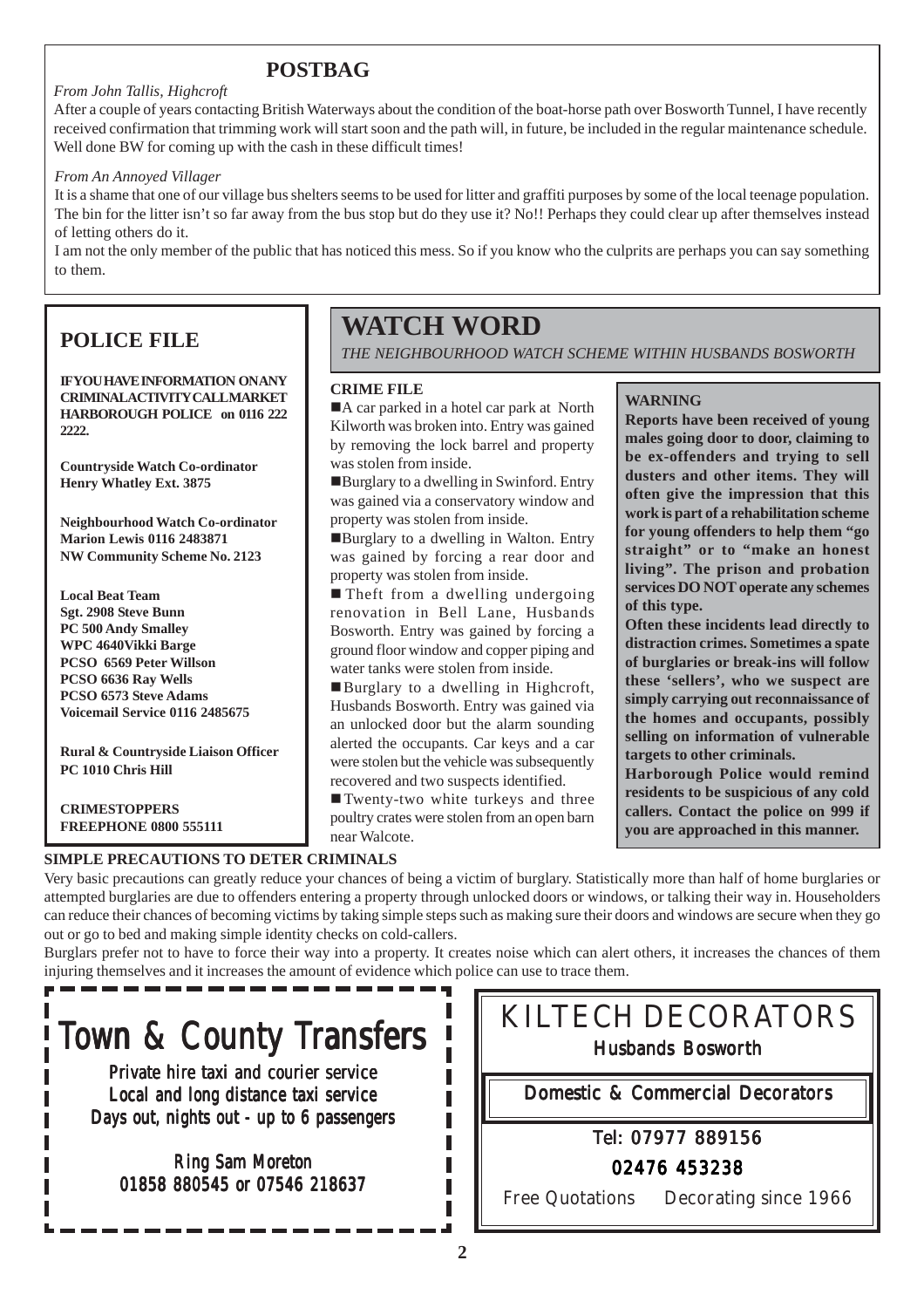# **BOSWORTH IN FOCUS**

*A ROUND-UP OF LOCAL NEWS*

#### **WASTE PLAN**

Leicestershire County Council has commenced the first stage of consultation for the identification of potential waste management sites. Husbands Bosworth Quarry site, off Welford Road, which is already established as an inert waste receiving site, is included on the list of sites that are currently being assessed.

Lafarge Aggregates Ltd., the operators of the site, are applying to extend the timescale for landfill operations to 2025, which is 5 years beyond the expected extraction period.

Anyone wishing to comment on any aspect of this application should call 0116 3057292 or e-mail: Phil.Larter@leics.gov.uk

#### **ADVANCE NOTICE**

Husbands Bosworth Craft Group is hosting a Christmas Craft Fair on Sunday, November 21<sup>st</sup> in the Village Hall from 11.00am to 4.00pm.

To book a table or for further details please contact Gail on 880413 or Jennifer on 880401 The event will be in aid of Breast Cancer awareness and Village Hall funds. *The Craft Group meets at 7.30pm on the second Wednesday of each month in the Committee Room of the Village Hall. For more information please ring Gail.*

#### **LOCAL NEWS IN BRIEF**

!Work has recently been completed on a new £65,000 outdoor multi-sports facility at **Naseby**. Local funding for the project was bolstered by a grant from the *Biffaward* environmental fund.

!British Waterways are selling the Union Inn, **Market Harborough** as part of a reorganisation of their property portfolio. **ELutterworth** Museum is £1,000 better off after securing a deal with a local company for the rights to use images of jet pioneer Frank Whittle held in the museum's archive collection.

#### **ART AND FLOWER SHOW**

Come along to All Saints Art and Flower Exhibition in church over the weekend of Saturday, October 9<sup>th</sup> to Sunday 10<sup>th</sup>.

The exhibition will be open from 10.00am to 4.00pm each day. Entry is free to the public, but donations will be willingly accepted! Refreshments will also be available throughout the weekend.

For tickets to the Preview Evening on Friday, October  $8<sup>th</sup>$  from 6.00pm, price £5, please call Ann Saxton 880971, Lorrie Forman 880281 or Heather O'Connor 880165.

 If anyone would like an entry form to exhibit please contact Ann Saxton as soon as possible. Donations of cakes, etc. for refreshments would be much appreciated. Proceeds in aid of the Church Hall refurbishment fund.

#### **DOLLY THE SHEEP**

Join us for a grand night at the theatre without leaving Bosworth! *'Dolly'*, the acclaimed musical that marries the science of cloning with Country & Western music comes to the Village Hall.

Thursday, October 7<sup>th</sup>, 7.30pm. **Tickets £7 adults, £5 children (Family 2A+2C=£22) in advance or on the door.**

#### **CONKERS**

Come all conkering heroes! The second Annual Bosworth Conker Championship beckons! Sunday, October 3rd from 10.00am at the Sports Pavilion, Kilworth Road. Classes for all ages. Conkers provided. Stalls, refreshments, music and other attractions. Call Sue on 881251 for details.

*VILLAGE HALL BOOKINGS Kenny Anderson 880705 CHURCH HALL BOOKINGS Janice Staples 880668 SPORTS PAVILION ENQUIRIES Audrey Marlow 880316*

#### **WELFORD WATERCOLOURISTS**

The Welford Watercolourists Annual Art Exhibition and Sale will be held on Saturday October 30<sup>th</sup> and Sunday October 31<sup>st</sup> from 10.00am to 4.00pm at Welford Village Hall. Over 150 original works will be exhibited and a selection of greetings cards will be on sale. Refreshments will be available on both days. Profits this year in aid of the Help the Heroes Appeal.

#### **HANDMADE CARD MASTERCLASS**

Vicky Dean of Alpha Designs will visit South Kilworth Village Hall for an afternoon of card making on Saturday, October 30<sup>th</sup> from 2.00pm to 5.00pm. Vicky will provide all equipment and material needed, introducing new skills and techniques. It's open to all ages - children under 16 need to be accompanied by an adult (*adult does not have to pay if they do not wish to take part)*. Course fee £10 per person, includes all equipment and card which you can take home with you. Refreshments provided. Booking is essential.

E-mail: emily@emirisdesign.com or call Emily Keal on 07540650136



# THE CURTAIN WORKSHOP

For expertly made curtains and soft furnishings **Curtains Blinds** Pelmets Tracks & poles Fabrics Fitting

Call Sandra on: 01455 556615 Customers own fabric welcome





Complete building service Specialist in new build Quality renovations & Extensions

**Tel/Fax 01858 463900 Email: pcbuildserv@btinternet.com**

Walton Grange, Bosworth Road Walton, Lutterworth, Leics LE17 5RW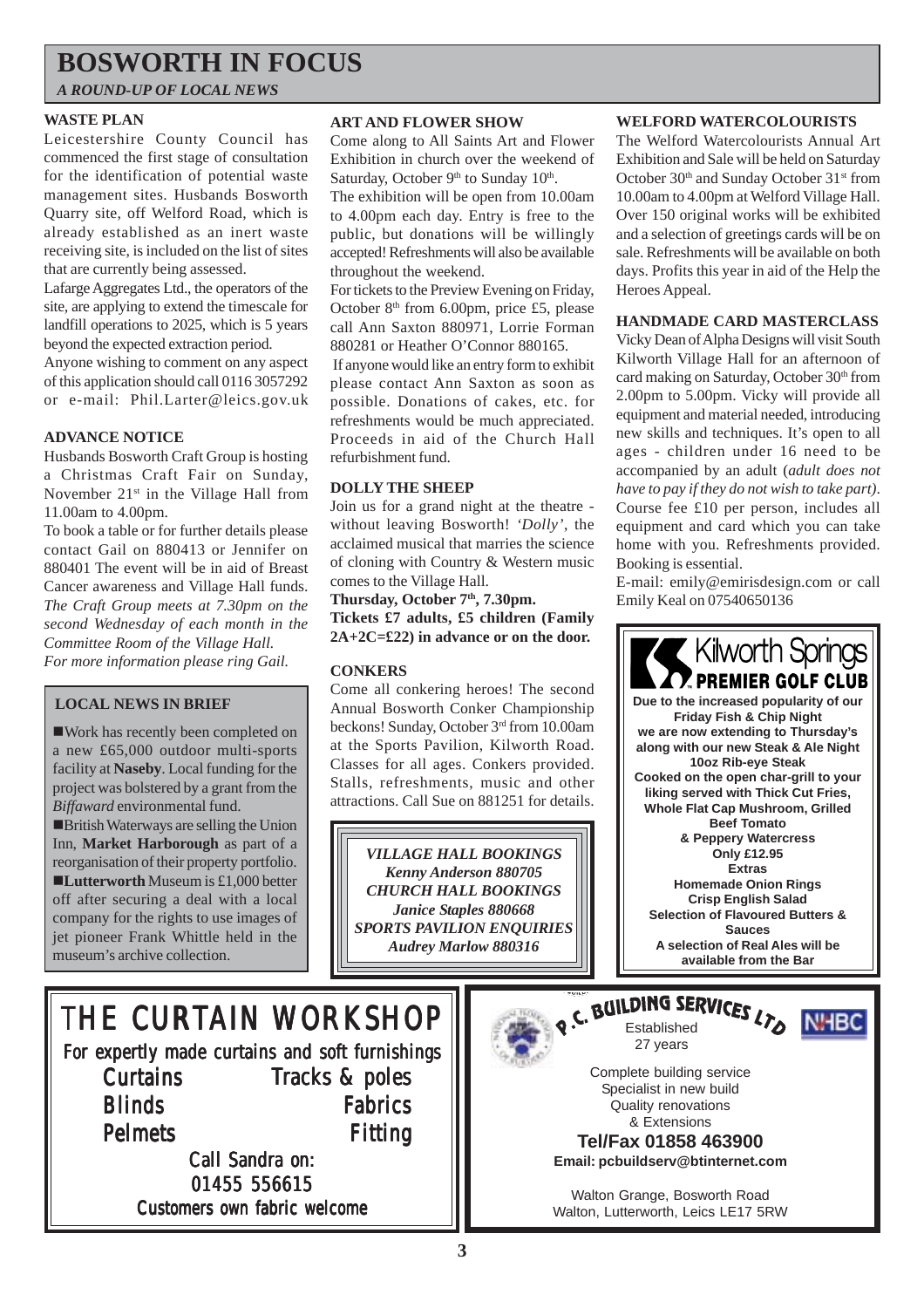### **SCHOOL REPORT** *HUSBANDS BOSWORTH C. of E. PRIMARY SCHOOL*

#### **Don't miss the closing date for school places.**

School-place application packs are being sent out to parents whose children will be transfering to different schools in the Autumn Term 2011. Make sure you apply on time.

Transfer to the next school is not automatic. Applications must be made for ALL pupils moving from infant to junior, primary to high or high to upper schools. Parents need to apply, even for admission to the normal catchment area school for their home address. Late applicants may not be offered a place at any of their preferred schools, or even their catchment school. You need to apply by October 31<sup>st</sup>, 2010 and can do so in two ways:

- on-line at www.leics.gov.uk/admissions
- by returning the application form in the post

For more information or an application form, please call School Admissions on 0116 305 6684, go to www.leics.gov.uk/admissions or e-mail admissions@leics.gov.uk

Independent advice is also available through the Choice Advice Service on 0116 275 2097 or parent-partnership-service@leics.gov.uk

#### **FOBS NEWS**

**Safari Supper** We raised £1017 at the Safari Supper, which is fantastic! A big thanks to all of the hosts and people who donated prizes, without whom the evening would not have been such a success!

**Bag 2 School** The next collection will be on November  $6<sup>th</sup>$ , so start clearing out your wardrobes and get ready to fill those blue bags with clothes, shoes, bags, bedding, soft toys, etc. The more stuff we collect, the more money we can raise for the school!

**100 Club** The winners of the September draw were:

1st - £25 No. 7 Bill Fletcher

2nd - £12 No. 50 Deborah Poole

There are still some numbers left, so it's not too late for people to join in time for the October draw. Contact for 100 Club, call either Julie Dove 881399 or Julie Dean 881457.



**All Saints Parochial Church Council** Contact: Brian Smith 880225 **Art Workshop** Contact: Ann Saxton 880971 **Badminton Club** Contact: Lorrie Forman 880281 **Beaver Scout Troop** Contact: Andrew Lambert 880922 **Bosworth Belles** Contact: Linda Lawton 880503 **Conservative Association** Contact: Robert Maxwell 880361 **Craft Group** Contact: Gail Wilmot 880413 **Handbell Ringers** Contact: David Staples 880668 **Historical Society** Contact: Heather O'Connor 880165 **Husbands Bosworth Rainbows Group** Contact: 881757 or 881442 **1st Kilworth Scouts/Beaver unit** Contact: Andrew Lambert 880922 **Lutterworth African Drumming Group** Contact: Ralph Horton 880526 **Playing Field Committee** Contact: Jennifer Rogers 880401 **Royal British Legion** Contact: Robert Maxwell 880361 **Short Mat Bowls** Contact: Frank Thorp 880003 **Tennis Club** Contact: Jennifer Rogers 880401 **Tower Bell Ringers** Contact: Geoff Armitage 880066 **Welford Bridge Club** Contact: Kate Hancock 880205



**toddlers from 10 weeks to 4 years Half-hour lessons take place in a warm private pool near Husbands Bosworth on Mondays between 10.30-1.30pm For more information call Jo on 07968 015292 or e-mail: jo@littlesplashers.co.uk**

#### **BYGONE BOSWORTH**

*The Historical Society's Periodical Journal*

#### **BATTLE RELICS FROM NASEBY**

Cannon balls, old coins and a pair of Indonesian dragon-headed sword hilts are among items on display at Harborough Museum as part of a new exhibition on the Battle of Naseby.

On display will be remnants of the battle, found on the battlefield itself, some exhibited publicly for the very first time. They tell the story from the point of view of ordinary soldiers caught up in the war and feature alongside more extraordinary items perhaps dropped by fleeing Royalist noblemen.

Battle relics, musket and cannon balls, broken swords and coins are some of the objects on loan to the museum from the Naseby Battlefield Project.

The Project is continually improving the visitor experience at the nearby battlefield site itself with viewing platforms, displays and an audio guide that can be downloaded from the Project's website at www.naseby.com.

# **BOSWORTH GARAGE**

**Vehicle servicing and MoTs Collection & delivery available Personal attention Call Chris on 01858 880580 or 07811 625027**

#### 1 E E E -------**PETFRIENDS**

### *Pet & Home Care*

PetFriends provides clients' dogs, cats and other pets the loving care that they need while you are away, right in your own home! Your pets will stay in their own secure, familiar environment and follow their customary routine and diet.

П

**A local veterinary nurse will look after your pets and home while you are away.**

Pets fed, watered and excercised. Medication administered, plants watered. Fully insured - references available

**For more information please contact Natasha Blunt VN 01858 880183 07739 467284**

. . . . . . . . . . .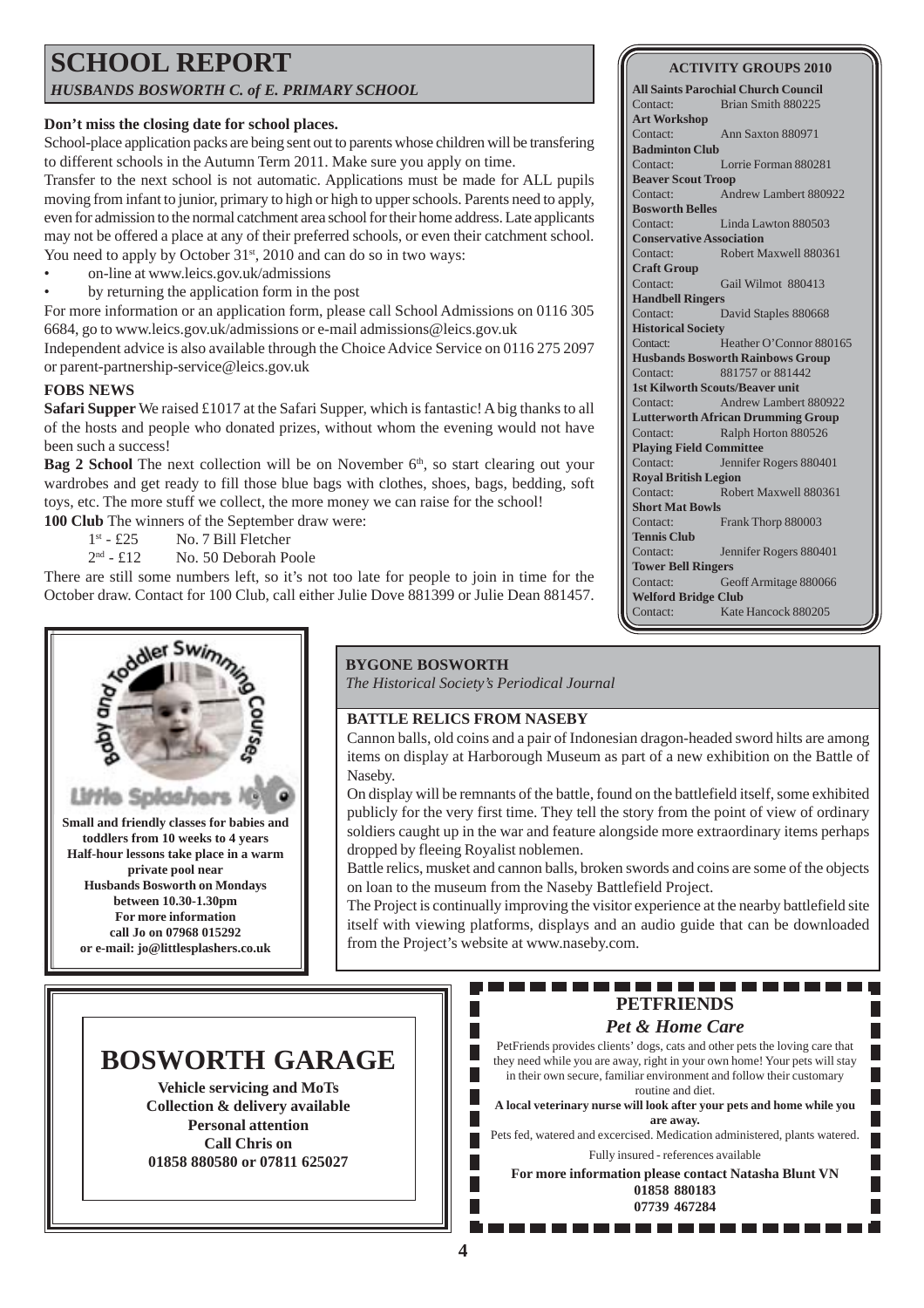**Armitage Bed & Breakfast** Contact: Janet Armitage 880066 **GD Armitage Clock & Belfry Work** New installation, maintenance & repair Contact: Geoff Armitage 880066 **Angela Morgan** Acupuncture, crystal healing, healing workshops Contact: Angie 01455 559975 **Aron Begley** Electrical installation & maintenance Contact: 440196 or 07595363407 **Begley Plumbing & Heating** Plumbing & heating engineer. Contact: Frank Begley 880541 **Chris Begley Building Ltd.** NHBC Registered building contractor Contact: Chris 07748 184659 **Gordon Begley** Building & roofing contractor. Contact: Gordon Begley 880028 **Peter Begley** Building contractors, flat roofing Contact: Peter Begley 880517 **Gary Bennett** Painter & decorator Contact: Gary Bennett 880285 **Cook in Kilworth** Cookery school on your doorstep Contact: Tina Morley 575832 **Croft Farm Bed & Breakfast** AA 4\*\*\*\* accommodation Contact: Jane Smith 880679 **Rob Dargue Carpentry** General carpentry & woodwork Contact: Rob Dargue 07834 872205 **Honeypot Pre-School** Denise Brant 07805 926872 **Honeypot Lane Bed & Breakfast** Contact: Carolyn Goffe 880836 **Husbands Bosworth Surgery** Contact: Ian Watson 880522 **Languard Ltd.** Weed control, fumigation and thermal insulation. Contact: Will Kay 880898 **Joseph Morris Butchers** High class family butchers Contact: David Morris 575210 **Mike Price Heating Engineer** Oil-fired boiler servicing & repair Contact: Mike Price 880902 **Paul Bolton School of Motoring** Expert driving instruction Contact: Paul Bolton 880115 **Totally Trees Ltd.** Tree surgery and stump grinding Contact: Jacqui Mitchell 01455 554182 **Wharf House Kennels** Kennel and cattery services Contact: Kim McGuigan 880905 **Woodpecker Tree Surgery** All aspects of tree surgery undertaken Contact: Chris Wright 880183

# **TRADE DIRECTORY 2010 ACTIVITY GROUPS**

#### **VOLUNTEER NEEDED...**

Can you spare a couple of hours per week on a regular basis? The 1<sup>st</sup> Husbands Bosworth Brownies desperately need a regular helper to assist the current Brownie Leader, Annette.

Husbands Bosworth is fortunate in having both a Rainbows and a Brownie Unit on our doorstep. Currently both groups are oversubscribed and an extra helper would mean that more spaces could be provided and fewer children would be disappointed. Helping at Rainbows or Brownies is enormous fun and it is very rewarding to be providing a fun, safe, social group for young girls to go to. They enjoy making new friends and taking part in a very wide variety of activities.

Rainbows is held on Monday nights, during term-time from 5.30pm to 6.30pm for girls aged 5 to 7 years and Brownies is on Tuesday nights from 6.00pm to 7.30pm for girls aged 7 to10 years. Anyone aged 16 upwards can volunteer, subject to a satisfactory CRB check carried out by the Girlguiding Organisation.

If you would be interested in volunteering or would like to discuss further what is involved please contact Annette Howes 881175 or Katharine Wright 881757.

So come on - give something back to the community - it'll make you feel great and be benefiting a lot of local children!

#### **BADMINTON CLUB**

The new playing season is now under way and any players who would like to join in social badminton would be very welcome. We play at the Village Hall on Mondays and Thursdays 8.30pm - 10.30pm. Fees are £20 for the season, with a £1 per night 'shuttle' fee. Visitors pay £2 for up to 5 visits, thereafter full membership is required. Annual subscription is due by November 1st for members.

For more information contact Ralph 880526, Lorrie 880281 or Mike 880455.

> Ш П П П П П П П П П

#### **FIGHTING THE FLAB?**

Do you want to try something NEW? The Husbands Bosworth Village Hall is free from 9.00am to 11.00am on Mondays and Thursdays. If you are free at those times and would like to keep fit I would appreciate your feedback. We could organise a Circuit Class, Pilates or Legs, Bums & Tums - it's up to you! What would you really like to see in the village?

Please call me or e-mail me with suggestions - 07912 368474

**E-mail mattjclarke@me.com**

#### **VILLAGE LUNCH**

The next Village Lunch will be on Tuesday, October 26<sup>th</sup> at Kilworth Springs Golf Club. Diners are asked to meet in the bar at 12.30pm as usual.

The Village Lunch is open to anyone living locally, especially those living alone or retired. It is a perfect opportunity for those new to the area to make new friends and catch up with all the local gossip in a warm and relaxing atmosphere!

As Janice explained at the luncheon in August, due to rising costs the price of the meal will now be £7.50 per person. As before, this is for a two-course meal and includes coffee and mints.

*Diners please note that for October's meal they should call Lorrie on 880281 to book or for more information.*

#### **HISTORICAL SOCIETY**

The new season of meetings got off to a great start with enrolment followed by an entertaining talk about Leicestershire's Ghosts and Legends with David Bell.

The next meeting will be on Wednesday, October 6<sup>th</sup> when Bob Gregory will regale us with tales of Crime in Old Leicester. The meeting is at 7.30pm in the Church Hall, Honeypot Lane.

*Meetings are on the first Wednesday of each month in the Church Hall. Membership is £10 per annum.*

. . . . . . . . . . .

. . . . .

# NORTH KILWORTH WHARF BOAT SERVICES

Station Road, North Kilworth Lutterworth LE17 6JB *Stockists of Calorgas, household fuels & red diesel Local delivery Dayboat hire* Call John & Jane Pugh Tel: 01858 881723 Mobile: 07967 087290

**PILATES!! Last course before Christmas!!! With "Matt" at The Village Hall Two courses to choose from:** *Mon 25th October 7.30 - 8.30pm*

*(Intermediate Level) or Fri 29th October 6.30-7.30pm (Mixed Ability)*

**6 Week Course £30 (Mats are provided) Tel: Matt on 07912 368474 to reserve a place or for further information**

**5**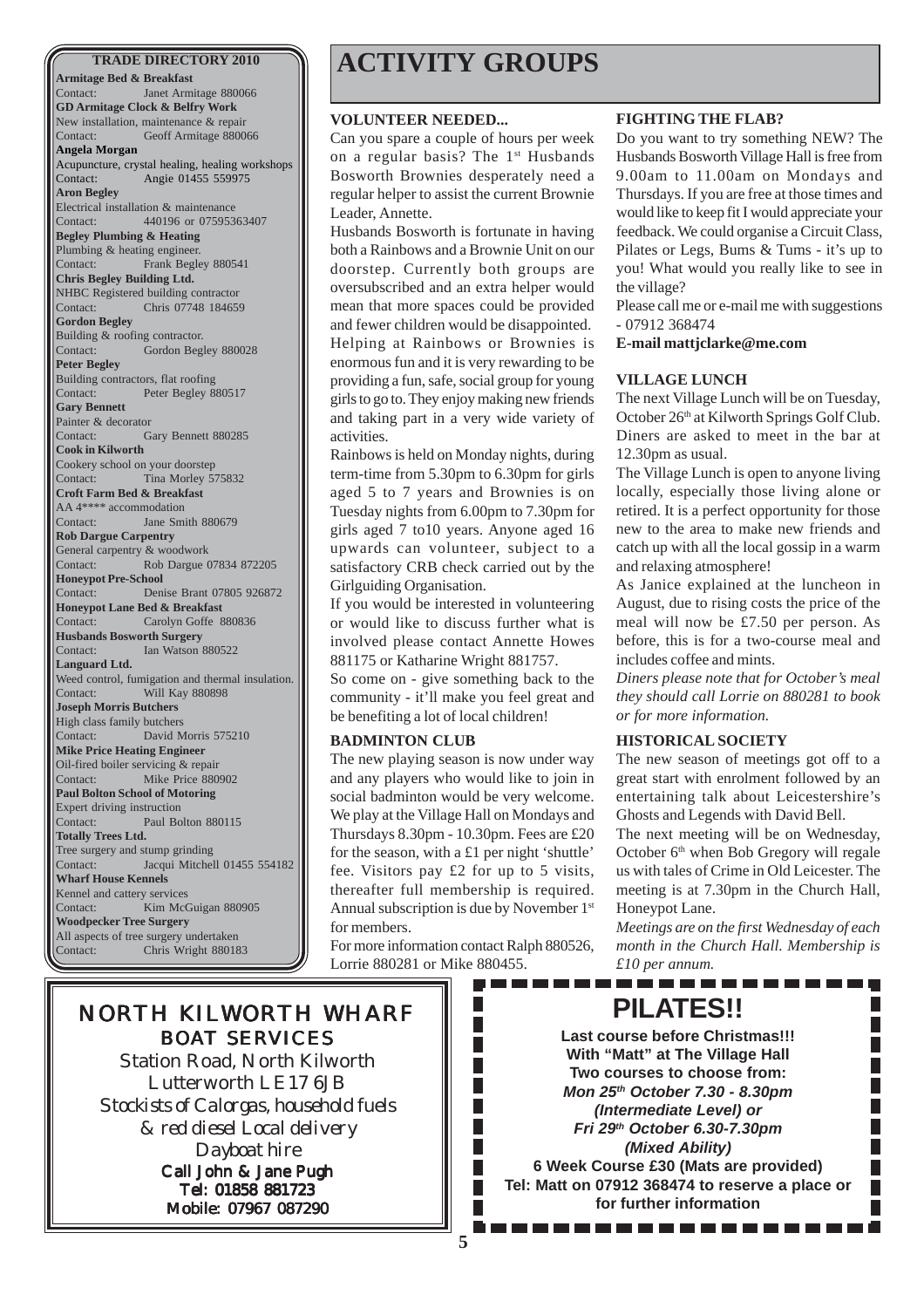# **PARISH COUNCIL NEWS** LOCAL OFFICERS

#### **Report of the Parish Council meeting held on Tuesday, September 7th 2010**

Present: Full Council, Local Police Beat Team members PC Andy Smalley, WPC Vicky Barge. **Visitors' Questions**

!Council informed the Local Police Beat team members of their concerns that children are playing on the site of Bosworth House. Of particular concern was the possible danger arising from the filled swimming pool.

!Apologies were made by the Beat Team regarding the missed SmartWater presentation. Stallspace has been allocated at the Conker Championships on October 3<sup>rd</sup> at which household packs will be for sale.

!Council heard that opportunist and distraction crime had increased locally in recent months and the Beat Team asked that residents take more care in securing property.

#### **Cemetery**

!No action had been taken regarding reported headstone damage. The Chairman offered to contact the grass-cutting contractor.

!Further quotes for drainage work in the cemetery extension and for the proposed work to the yew trees were being sought.

#### **Playing Field and Play Area**

!The RoSPA report had highlighted a number of minor issues, which would be discussed with the play equipment installer.

**Emergency access to the Playing Field was discussed and it was agreed to seek information** about a universal padlock accessible by all emergency services.

#### **Traffic Issues**

!A survey of suitable locations for the Speed Activated Device had been carried out. Sites on the four approaches to the village had been identified, plus one centrally on the High Street. !The Speed Watch Team are awaiting approval for the use of Speed Indicator Devices and are drawing up a Code of Practice for their installation and management.

#### **Rural Housing Scheme**

!Council heard that environmental impact and topographical surveys had been undertaken at the Welford Road site.

#### **Any Other Business**

!Inconsiderate and nuisance parking on Butt Lane was discussed at length. It was noted that during recent functions at the parish church, parking problems had been exacerbated. Clerk was asked to contact the church to ask them to point out to churchgoers that parking for such functions was available in the Church Hall car park.

!The untidy condition of the area around the Post Office was discussed. Clerk was asked to contact Mr. Holyland and ask that the area be tidied up.

!The attention of Council members was drawn to the 'clouded' condition of the Butt Lane mirror. Council heard that the mirror installation was not approved by Highways and as such maintenance is outside the jurisdiction of the Parish Council. It was suggested that residents of Butt Lane and Lammas Close arrange the cleaning themselves.

■ Clerk was asked to contact the householder concerned regarding overhanging vegetation in Bell Lane.

■ Council noted that the sunken surface in Dag Lane had been repaired.

!Members discussed the possibility of a village project to celebrate the Queen's Diamond Jubilee in 2012. It was agreed to ask for suggestions from residents. One suggestion was for the design and erection of a pictoral village sign.

!Council agreed to have the parish strimmer serviced.

#### **Next meeting**

 $\blacksquare$ 

×

*Tuesday, October 5th at 7.30pm in the Committee Room of the Village Hall.*

## COMPLETE CAR CARE

Accident repair specialist Bodywork, dent, scratch and stone-chip repair Servicing, alloy refurbishment, welding MoT repair Valeting, full body polish Parking sensors, handling kits, etc. fitted Call Ben on 07710 024070 Based at Unit 2, Pebble Hall Farm between Husbands Bosworth and Theddingworth

.................

#### **Husbands Bosworth Parish Council: Councillors**

William Fletcher 880910(Chair) Melvyn Forman 880281 Geoffrey Armitage 880066 Patricia Day 880748 Heather O'Connor 880165 Susan Fisher 880026

#### **Parish Clerk**

Jackie Fletcher, 13 School Lane, H.B. LE17 6JU Tel: 880910

#### **District Councillor**

Brian Smith 10 Butt Lane, H.B. LE17 6LN Tel: 880021 E-mail: b.smith@harborough.gov.uk

#### **County Councillor**

Graham Hart Lilac Cottage Willoughby Waterleys Leicester LE8 6UF Tel: 01162 478600 E-mail: graham.hart@leics.gov.uk

## **RAVEN FRAMING**

*Do you have a painting, certificate, drawing or similar that you would like mounting and framing? Choice of frame mouldings and mountboards available, or 'specials' can be ordered. Call Nick Raven on 880824 for a quote.*

# DIANE E. HALL

Beauty Therapist CIBTAC ITEC CIDESCO qualified Full range of luxury treatments in tranquil surroundings Facials, body treatments, manicure, pedicure, waxing, tanning *Stockist of Susan Molyneux products* Brochures and Gift Vouchers available Tel: 01858 880567 or 07732 571714

. . . . . . . . . . . . .

П  $\blacksquare$  $\blacksquare$ 

 $\Box$ 

П

F. F.  $\blacksquare$  $\blacksquare$ 

П

 $\overline{\phantom{a}}$  $\blacksquare$ ٠

П

П

 $\blacksquare$ 

l.

 $\blacksquare$ 

×

 $\blacksquare$  $\blacksquare$ П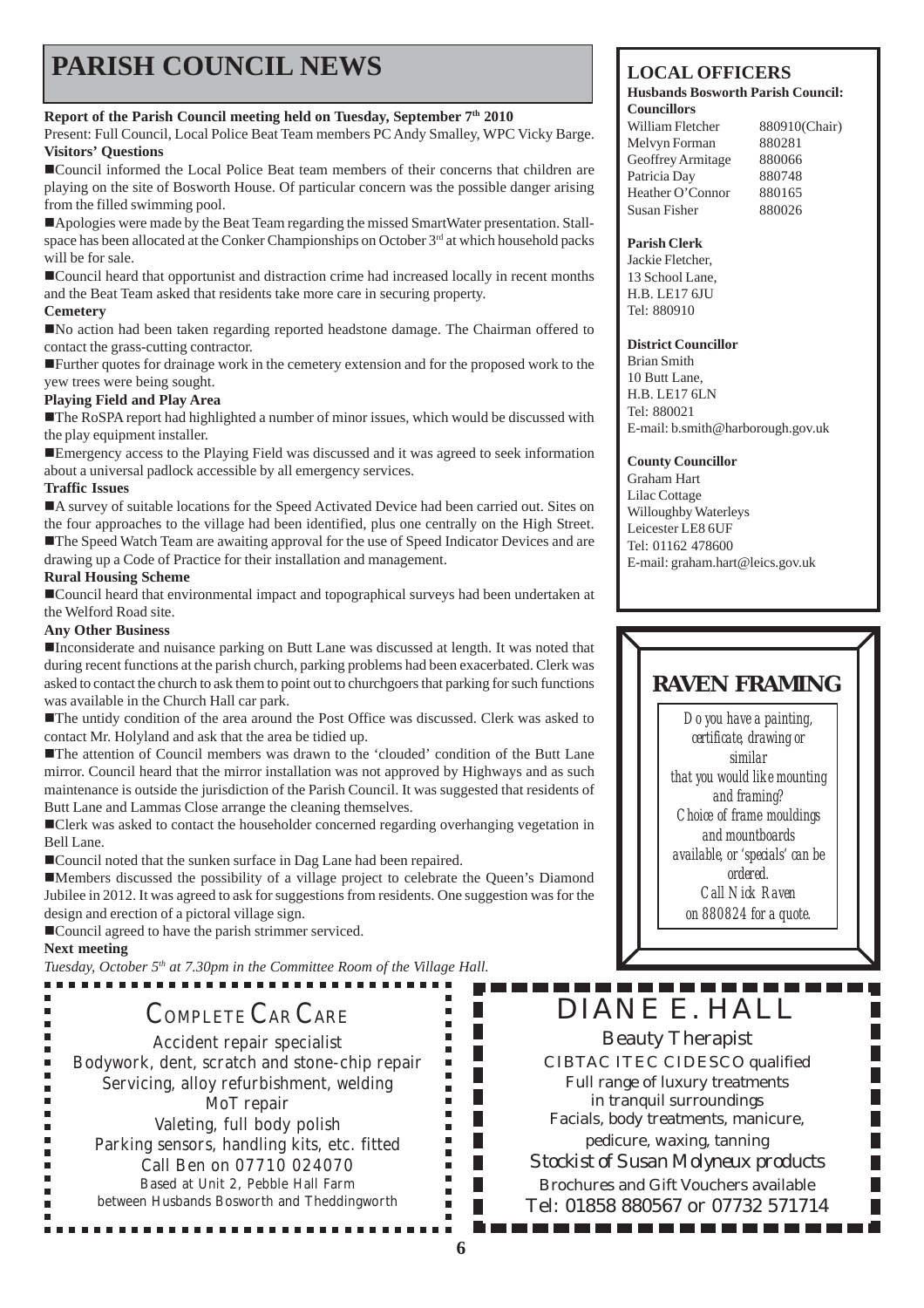# **CHURCH NEWS**

*All Saints Parish Church, Methodist Chapel & St. Mary's Roman Catholic Church*

#### **CHRISTMAS FESTIVAL**

Yep... It's that time already! Get your thinking caps on for the Christmas Festival! All Saints will again be hosting the Festival in the Church over the weekend of Saturday, November 27<sup>th</sup> and Sunday 28<sup>th</sup>.

Anything with a Christmas theme, and preferably lit up, can be entered. Entry forms will go out with the November *Bugle*.

An added bonus this year will be a concert of village talent, with mulled wine and mince pies, on the Saturday evening in the magical atmosphere of the candlelit church. More details to follow - watch this space and save the date!

#### **HARVEST FESTIVAL**

All Saints Church and Husbands Bosworth Primary School will be holding a joint Harvest Festival service on Thursday, October 7<sup>th</sup> at 2.00pm in All Saints Church. Everyone is most welcome to join us for this joyous festival. All contributions of produce will be gratefully received and after the service will be donated to the British Red Cross in Leicester for their crisis response services.

#### **\*\*\*Natural Self Defence\*\*\***

Do you want to be able to defend yourself but can't commit to years of training? A comprehensive Self Defence Class that uses natural movements and body mechanics is now available. Simple to use and even easier to remember moves give you the ultimate techniques to successfully defend yourself. Boost your confidence and apply now! Places limited to 20 per class.

**The next 12-week course starts on Wednesday 3rd November, 6.00pm - 7.00pm at South Kilworth Village Hall** Ages 16+ and any fitness level. £8 per session if paid weekly or £80 for a full 12-week course.

~~Note that this is **not** a Fitness Class~~ To book or for more information contact Marc on *01858 880884* Mobile: *07976 183625* or e-mail: *info@naturalselfdefence.com*

### **WOODPECKER TREE SURGERY**

--------------------

All aspects of tree-work undertaken from dismantling large roadside trees to pruning and reshaping small garden trees. We also offer a stump grinding service. Professionally qualified and insured. **For free quotation and advice call Chris on: 01858 880818 www.woodpeckertrees.com**

#### **CONFIRMATION SERVICE**

Come along and support the candidates from our benefice villages who will be confirmed in their Christian faith and life of the Church. The service will be led by the Right Reverend Bishop Tim Stevens and will be held in All Saints Church, Husbands Bosworth on Tuesday, October 5<sup>th</sup> at 7.30pm.

#### **WELCOME TO CHURCH!**

If you have ever thought about coming to Church... but never really made it, then our service on Sunday, October  $17<sup>th</sup>$  is for you! St. Peter's, Arnesby is hosting a warm welcome for all those who want to experience Church for the first time or want to come back to Church. The service takes place at 10.30am and is open to anyone.

#### **CHILDREN'S FUN PARTY**

Join us for a fun filled party with food and drink for all those aged between 5 and 10 years old at the Church Hall on Saturday, October  $30<sup>th</sup> 6.30$ pm to  $8.30$ pm. No dressing up needed, just wear bright colours. Call Rev. Andrew Rhoades on 460150 if you would like to book a place.

#### **ALL SAINTS FLOWER ROTA**

**Altar:** *Oct 3 - Marion Timms Oct 10, 17, 24 - Jean Hutchings Oct 31 - Di Jones* **Children's Corner:** *Oct 3 - Wendy Cochrane Oct 10, 17, 24 - Penny Arscott Oct 31 - Ann Saxton* Call Heather O'Connor on 880165 if you would like to join the Flower Rota

### **METHODIST CHURCH Coffee Morning** Wednesday, October 20<sup>th</sup>

10.00am-12.00noon. at 12 Butt Lane. Visitors always welcome.

Г

 $\overline{\phantom{a}}$  $\overline{\phantom{a}}$ П  $\overline{\phantom{a}}$ 

### "CHURCH SERVICES "

#### **OCTOBER**

### **All Saints Parish Church**

- **3 6.00pm Evensong** *[Earlier time]*
- **7 2.00pm HARVEST FESTIVAL**
- **10 ART & FLOWER EXHIBITION (No service)**
- **17 10.30am Benefice Service at Arnesby**
- **24 10.30am All Age Worship**
- **31 6.00pm Songs of Praise**

*Short Communion every Wed. at 9.15am*

#### **Churchwardens:**

**Brian Smith 880021 Lorrie Forman 880281 Curate: Rev. Andrew Rhoades 460150**

### **Methodist Church**

- **3 Join with All Saints**
- **10 Mrs J. Moore**
- **17 Rev. B Kennard (Communion)**
- **24 Mr. M. Mays**
- **31 Mr. G. Herbert**

**Services every Sunday 6.30pm. All Welcome**

**Contacts: Rev. Brian Kennard 462889 Senior Church Steward: Mr. A Lloyd Jones 880343**

### **St Mary's Roman Catholic Church**

**Services every Sunday 8.30am. Contact: Robert Constable-Maxwell 880361 Father Owen O'Neil 462359**